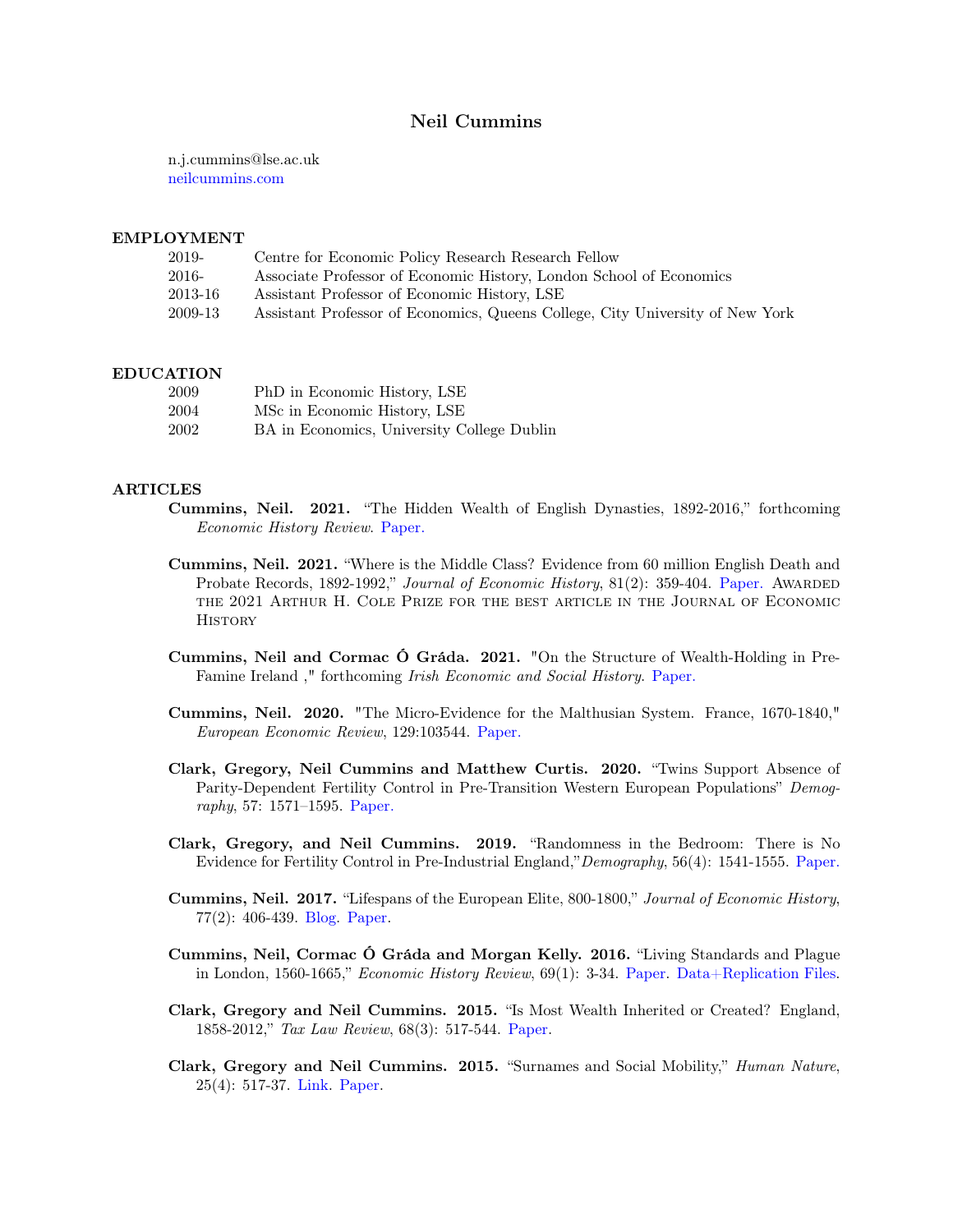- Clark, Gregory and Neil Cummins. 2015. "Intergenerational Mobility in England, 1858-2012. Wealth, Surnames, and Social Mobility," *Economic Journal*, 125(582): 61-85. [Link.](http://onlinelibrary.wiley.com/doi/10.1111/ecoj.12165/abstract) [Paper.](http://neilcummins.com/Papers/Clark_Cummins_1800-2011.pdf) [Data+Replication Files.](http://neilcummins.com/Clark_Cummins_EJ2014_Data_Replication.zip)
- Clark, Gregory and Neil Cummins. 2015. "Malthus to Modernity: Wealth, Status and Fertility in England, 1500-1879," Journal of Population Economics, 28(1): 3-29. [Link.](http://link.springer.com/article/10.1007%2Fs00148-014-0509-9) [Paper.](http://neilcummins.com/Papers/MTOM2013.pdf)
- Clark, Gregory, Neil Cummins, Yu Hao and Dan Diaz Vidal. 2015. "Surnames: a New Source for the History of Social Mobility," Explorations in Economic History, 55:3-24. [Link.](http://www.sciencedirect.com/science/article/pii/S001449831400045X) [Paper.](http://neilcummins.com/Papers/EEH 2014-1.pdf)
- Cummins, Neil. 2013. "Marital Fertility and Wealth during the Fertility Transition: Rural France, 1750-1850," Economic History Review, 66(2): 449-76. [Link.](http://onlinelibrary.wiley.com/doi/10.1111/j.1468-0289.2012.00666.x/abstract) [Paper.](http://neilcummins.com/Papers/Cummins_EHR_2012.pdf)
- Cummins, Neil. 2011. "Why Did Fertility Decline?" (PhD Summary), Journal of Economic History,  $71(2)$ : 465-8. [PhD Summary.](http://neilcummins.com/Papers/CUMMINS_JEH_2011.pdf) Complete PhD  $(2009)$ .
- Clark, Gregory, and Neil Cummins. 2009. "Urbanization, Mortality, and Fertility in Malthusian England," American Economic Review: Papers and Proceedings, vol. 99(2): 242-7. [Link.](https://www.aeaweb.org/articles.php?doi=10.1257/aer.99.2.242) [Paper..](http://neilcummins.com/Papers/AER_2009.pdf)

## BOOKS

Clark, Gregory, Neil Cummins, Dan Diaz Vidal, Yu Hao, Tatsuya Ishii, Zach Landes, Daniel Marcin, Kuk Mo Jung, Ariel Marek, and Kevin Williams. 2014. The Son Also Rises: Surnames and the History of Social Mobility: Surnames and the History of Social Mobility, Princeton University Press.

## BOOK CHAPTERS

- Clark, Gregory, and Neil Cummins. 2014. "Inequality and social mobility in the Era of the Industrial Revolution," in Roderick Floud, Jane Humphries and Paul Johnson (eds.), Cambridge Economic History of Modern Britain, Vol. I: 211-236. [Ebook.](https://play.google.com/store/books/details?id=0J_jBAAAQBAJ&rdid=book-0J_jBAAAQBAJ&rdot=1&source=gbs_vpt_read&pcampaignid=books_booksearch_viewport) [Chapter..](http://neilcummins.com/Papers/Ch7.pdf)
- Baines, Dudley, Neil Cummins and Max-Stephan Schulze. 2010. "Population and Living Standards, 1945-2000," in Steven Broadberry and Kevin O'Rourke (eds.), The Cambridge Economic History of Modern Europe, Vol. II: 390-420, Cambridge, UK: Cambridge University Press, [Ebook.](https://play.google.com/store/books/details?id=YHk0z-ujS3AC&rdid=book-YHk0z-ujS3AC&rdot=1&source=gbs_atb&pcampaignid=books_booksearch_atb) [Chapter..](http://neilcummins.com/Papers/BCS.pdf)

## BOOK REVIEWS

- Cummins, Neil. 2017. Review of "Mortality, Marriage and Population Growth in England, 1550–1850. By Peter Razzell" Journal of Economic History, 77(3): 954-6. [Link.](https://www.cambridge.org/core/journals/journal-of-economic-history/article/mortality-marriage-and-population-growth-in-england-15501850-by-peter-razzell-london-caliban-books-2016-pp-135-10-paper/99781146F35E25689F4BA156C65CF4CF#fndtn-information)
- Cummins, Neil. 2016. Review of "Population, Welfare and Economic Change in Britain 1290- 1834. Edited by Chris Briggs, P. M. Kitson, and S. J. Thompson." Journal of Interdisciplinary History, 46(3): 436-7. [Link.](https://muse.jhu.edu/article/600531/pdf)

#### WORKING PAPERS

Clark, Gregory, and Neil Cummins. 2020. "Does Education Matter? Tests from Extensions of Compulsory Schooling in England and Wales 1919-22, 1947 and 1972," Centre for Economic Policy Research Working Paper. [Paper.](http://neilcummins.com/CEPR-DP15252.pdf)

Cummins, Neil. 2019. "Hidden Wealth," Centre for Economic Policy Research Working Paper.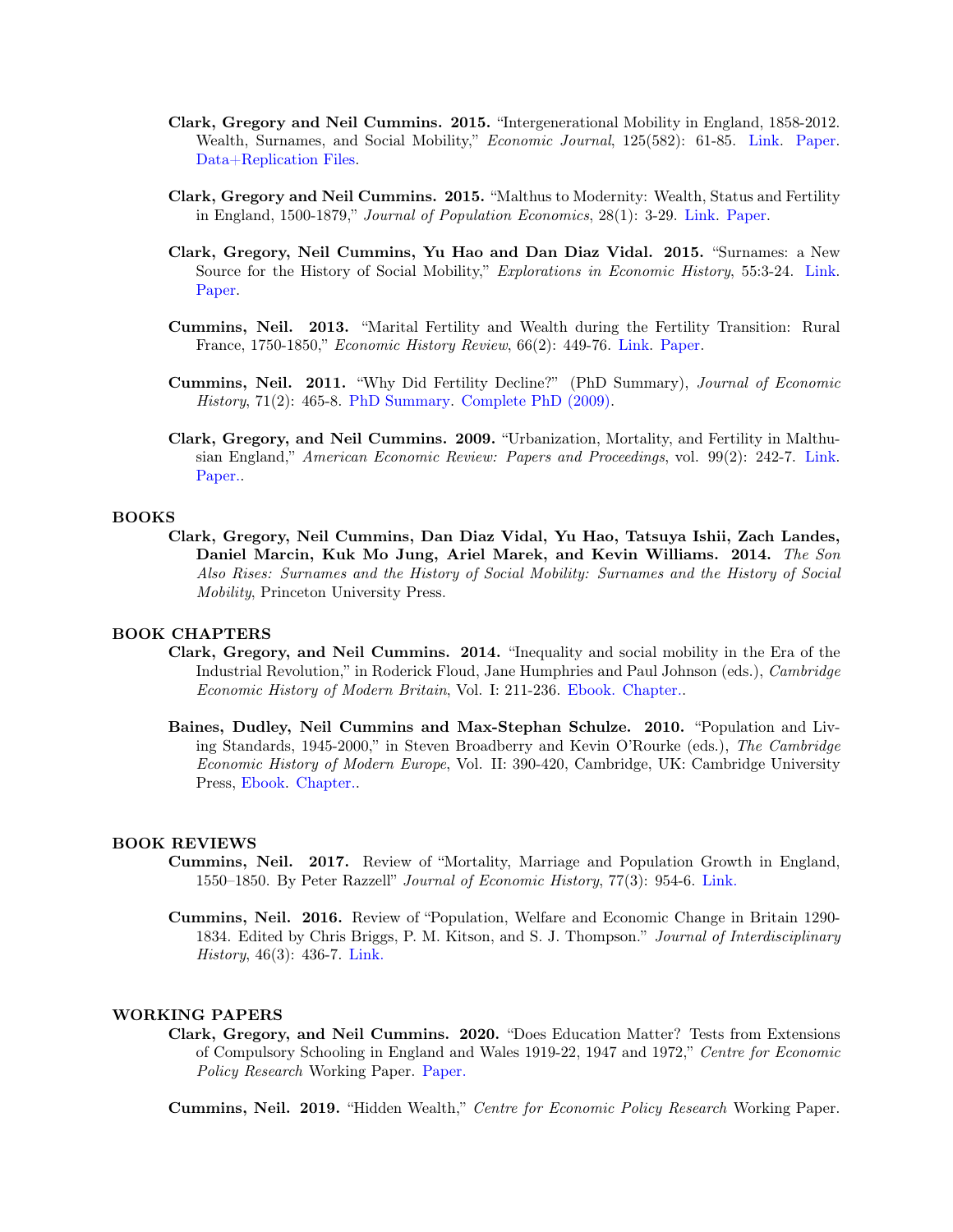[Paper.](http://neilcummins.com/hw_sep2019.pdf )

- Cummins, Neil, Cormac Ó Gráda. 2019. "Artisanal Skills, Apprenticeship, And The English Industrial Revolution: Prescot And Beyond, " UCD Centre for Economic Research Working Paper Series; WP2019/24 [Paper..](https://cepr.org/active/publications/discussion_papers/dp.php?dpno=13023)
- Clark, Gregory, and Neil Cummins. 2019. "The Child Quality-Quantity Tradeoff, England, 1780-1880: A Fundamental Component of the Economic Theory of Growth is Missing," Centre for Economic Policy Research Working Paper. [Paper..](http://cepr.org/active/publications/cite.php?Type=DP&Item=11232)
- Clark, Gregory, and Neil Cummins. 2019. "The Big Sort: Selective Migration and the Decline of Northern England, 1780-2018", Centre for Economic Policy Research Working Paper. [Paper..](https://cepr.org/active/publications/discussion_papers/dp.php?dpno=13023)

#### In Production:

Cummins, Neil. 2021. "The Political Economy of Dynastic Marriage"

- Cummins, Neil. 2021. "Ethnic Wealth Inequality in England and Wales, 1858-2018' Presented at EHS March 2021
- Cummins, Neil. 2021. "The Causal Effect of Education on Female Age at Marriage and Marital Fertility: Evidence from Compulsory Schooling Reforms in England" To be presented at LSE in June 2021

Cummins, Neil, Cormac Ó Gráda. 2021. "The Irish in England"

- Clark, Gregory, and Neil Cummins. 2021. "Assortative Mating and Intergenerational Mobility, England, 1837-2020" To be presented at the EEA and the EHA conference in 2021
- Clark, Gregory, and Neil Cummins. 2021. "Family Matters? Do Relatives other than Parents Matter to Social Outcomes, England 1780-2018?"
- Clark, Gregory, and Neil Cummins. 2021. "Opportunities in the New World versus the Old: Migration from England, 1780-1929"

## MEDIA

Research has been featured in the Economist, the BBC, the Telegraph, the Guardian, the Observer, the Independent, the Daily Mail, the Huffington Post, CNBC and the Washington Post amongst others. See [my website](http://neilcummins.com/media.html) for an up-to-date list.

## PHD STUDENTS

2016-2020 Dr. Sijie Hu "A Demographic Analysis of Chinese Genealogies, 1400-1800". Now assistant professor of economics at Renmin University of China

- 2016- Jennifer Kohler "Women, Social Capital and Development in East African History"
- 2018- Juliana Jaramillo Echeverri "Social Mobility and Fertility Decline in Columbia"
- 2019- Xizi Luo "Social Mobility: evidence from Qing examination papers "
- 2019- Aurelius Noble "Elite Social Networks in Victorian England"
- 2020- Ziming Zhu "Occupational Mobility in England 1851-1911"

## **TEACHING**

2013- **EH238** The Origins of Growth [Undergraduate, LSE]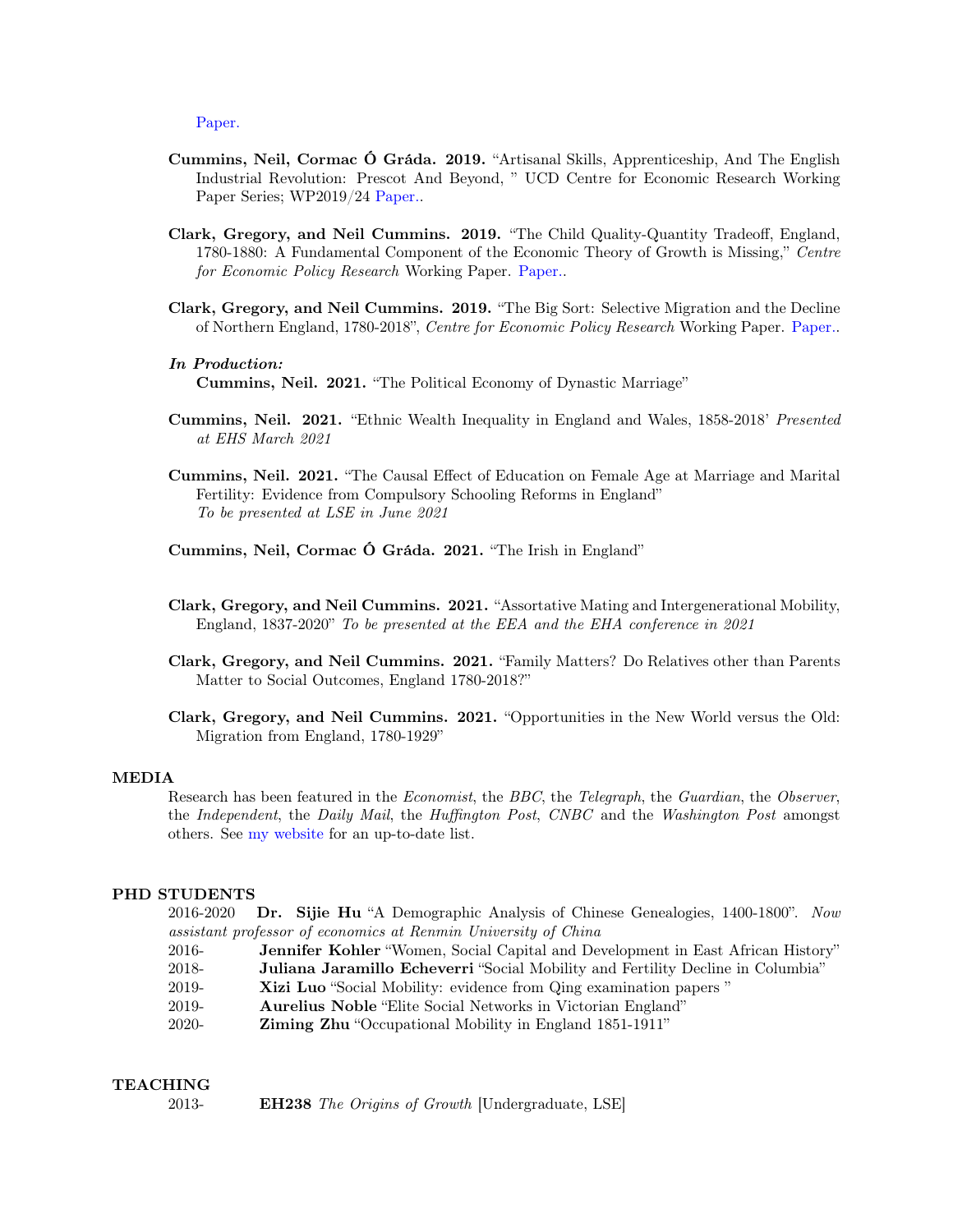| 2015-     | <b>EC465</b> Economic Growth, Development, and Capitalism in History [MSc, LSE] |
|-----------|---------------------------------------------------------------------------------|
| 2019-     | <b>EH520</b> Approaches to Economic and Social History [PhD, LSE]               |
| 2014-2018 | <b>EH483</b> The Development and Integration of the World Economy [MSc, LSE]    |
| 2009-2013 | <b>ECON101</b> Principles of Macroeconomics [Undergraduate, CUNY Queens]        |
| 2009-2013 | <b>ECON222</b> European Economic History [Undergraduate, CUNY Queens]           |

## ADMINISTRATION

| 2019-          | Serve on International Inequalities Institute Research Committee                   |  |
|----------------|------------------------------------------------------------------------------------|--|
| 2019-          | Serve on LSE Data Science Committee                                                |  |
| 2019-2021      | Served on the Economic History Association Standing Committee on Research Archives |  |
| and Data Bases |                                                                                    |  |
| 2017-2021      | Director of the Doctoral Programme in Economic History, LSE                        |  |
| 2014-9         | Co-Chair of the LSE Seminar in Economic History                                    |  |
| 2010-3         | Co-Chair of the Columbia University Seminar in Economic History                    |  |

## REFEREE

I write 20-25 referee reports per year for journals such as Journal of Economic History, Economic History Review, Explorations in Economic History, European Review of Economic History, Demography, American Sociological Review, Continuity and Change, Journal of Economic Growth, Journal of Human Resources, Economic Journal, Quarterly Journal of Economics, and Proceedings of the National Academy of Sciences

## PRESENTATIONS

2021 Economic History Society Conference,  $z$ oom  $(8/4)$ , Facing Inequality Seminar,  $\mathfrak{Tr}$  George  $\mathfrak{Pl}$ afhington University (28/4), Historical Economic Demography Workshop,  $\mathfrak{K} \otimes \mathfrak{C}$  (18/6), British Society for Population Studies,  $\mathfrak{Z}$ oom (10/9), EconTribute Markets and Policy in History,  $\mathfrak{B}$ om (23/9). 2020 GUC Babit Economic History Seminar  $(10/1)$ , Irish Quantitative History meeting, Trinity College Bublin  $(24/1)$ , Lost Economic History Dept. Seminar  $(4/6)$ . International Macro History Online Seminar Series, A confortium of 25 univertities and infitution in collaboration with CCPR (7/10). 2019 Economics Seminar, **Cuniterative of Bath** (13/2),  $\mathcal{I} \oplus \mathcal{I}$  Historical Economic Demography Workshop (18/2), Research Seminar, Uniterlity of Lucerne  $(4/4)$ , Research Seminar in Economic History, Humfoldt-Uniterlitt zu Berlin  $(17/4)$ , Joint Economics-Economic History Workshop,  $\mathcal{L} \oplus \mathcal{C}$  (10/5), European Society of Historical Demography,  $Pect (28/6)$ , European Historical Economics Society Meetings,  $Parti, 30/8$ , British Society for Population Studies, Caroffic  $(10/9)$ , Applied Economics and Economic History seminar series,  $\frac{1}{2}$ outten **Example University, Oxnic,** (12/11). 2018 School of Slavonic and East European Studies,  $\mathfrak{U}(\mathfrak{U}, \mathfrak{U})$ Seminario d'Economia, Universitat y Val Cincia(7/3), Economic and Social History Seminar, Wadhun College, Oxford  $(8/5)$ , Finance and Demography Workshop,  $\mathcal{L}(\mathcal{S})$  (31/5), One Bank Research Seminar,  $\mathcal{R}(\mathcal{S})$ Cumfano (26/6), 6th International Symposium on Quantitative History, Unitary, China (14/7), Economics Seminar, Cluiteriity of Luxembourg  $(7/11)$ , Economic History Workshop, Cluiteriity of Hong Kong  $(27/11)$ , New Malthusian Symposium, Jelul College, Cambridge  $(13/12)$ . 2017 CLC Berkeley Economic History Seminar (30/1),  $\frac{1}{2}$ ale Economic History Workshop (20/2), World Congress of Cliometrics,  $\frac{1}{2}$ trafform (4/7), European Historical Economics Society Conference,  $\overline{\mathbf{C}}$ ibingen (2/9), Faculty seminar in Economics, Bergen  $(25/10)$ . 2016 Biological Anthropology Seminar, University College Lonon  $(8/3)$ , The importance of elites and their demography for knowledge and development', Loukuinda-Leuke (22/6), UC Berkeley Demography Brown Bag Seminar  $(2/11)$ ,  $\mathbb{C}\mathbb{C}$  Davit Economic History Seminar  $(8/11)$ . 2015 Dynamics of Wealth Inequality Workshop (Santa free, 30/1), Uttercht Social & Economic History Seminar  $(12/2)$ ,  $\mathbb{Q} \mathbb{Q}$  David Economic History Coffee Hour  $(23/4)$ , Population Association of America Meetings  $(\frac{2}{3})$   $\mathbb{R}$   $\mathbb{R}$   $(30/4)$ , Dondena Seminar ( $\mathbb{R}$   $\mathbb{R}$   $(3/5)$ , 'Longitudinal data in African history' Workshop  $(\text{SetI}(\text{sub}, 27/5))$ , World Economic History Congress,  $(\text{St}(\text{sub}, 5/8))$ , European Historical Economics Society Meetings, ( $\hat{\mathfrak{P}}$ ita, 5/9), Political Economy Seminar, King's College ( $\hat{\mathfrak{L}}$ omon, 30/9), First OWL Workshop in Economic History (All  $\frac{1}{20}$ ult, 5/10), PhD Defence of Joseph Molitoris (Luno, 23/10),